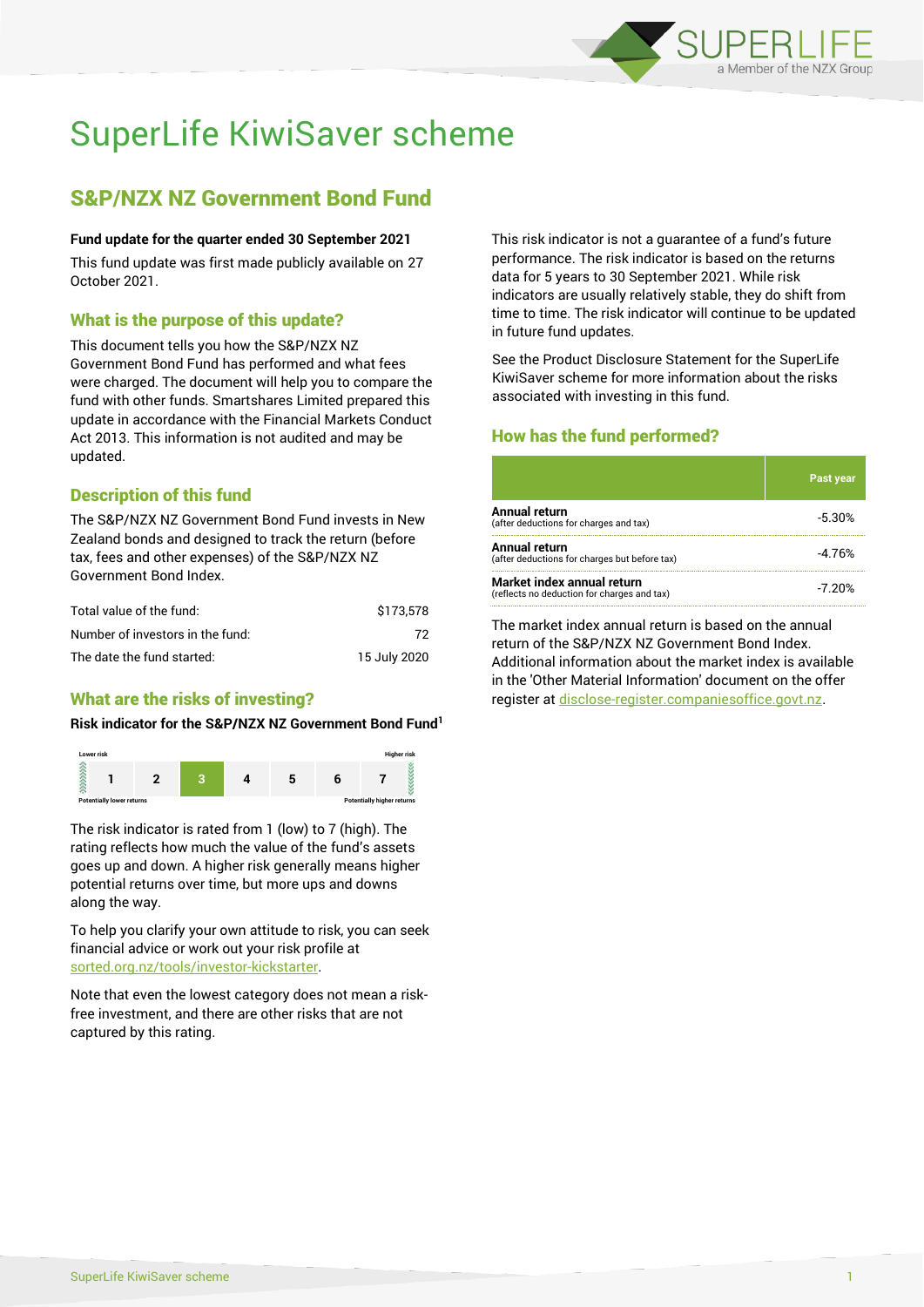

# What fees are investors charged?

Investors in the S&P/NZX NZ Government Bond Fund are charged fund charges. These are as follows:

|                                                    | % per annum of fund's<br>net asset value |  |
|----------------------------------------------------|------------------------------------------|--|
| <b>Total fund charges</b>                          | 0.54%                                    |  |
| Which are made up of:                              |                                          |  |
| <b>Total management and administration charges</b> | 0.54%                                    |  |
| Including:                                         |                                          |  |
| Manager's basic fee                                | 0.53%                                    |  |
| Other management and<br>administration charges     | 0.01%                                    |  |
| Other charges                                      | Dollar amount per investor               |  |
| Administration fee                                 | з<br>\$30 per annum                      |  |

Investors may also be charged individual action fees for specific actions or decisions (for example, if an investor has a financial adviser and has agreed to pay a fee to the adviser for providing financial advice). See the Product Disclosure Statement for the SuperLife KiwiSaver scheme for more information about those fees.

The fees set out above include GST where applicable.

Small differences in fees and charges can have a big impact on your investment over the long term.

## Example of how this applies to an investor

Jess had \$10,000 in the fund at the start of the year and did not make any further contributions. At the end of the year, Jess incurred a loss after fund charges were deducted of -\$530 (that is -5.30% of her initial \$10,000). Jess paid other charges of \$30. This gives Jess a total loss after tax of -\$560 for the year.

### What does the fund invest in?

#### **Actual investment mix**

This shows the types of assets that the fund invests in.



#### **Target investment mix**

This shows the mix of assets that the fund generally intends to invest in.

| <b>Asset Category</b>        | <b>Target asset mix</b> |
|------------------------------|-------------------------|
| Cash and cash equivalents    |                         |
| New Zealand fixed interest   | 100.00%                 |
| International fixed interest |                         |
| Australasian equities        |                         |
| International equities       |                         |
| Listed property              |                         |
| Unlisted property            |                         |
| Commodities                  |                         |
| Other                        |                         |